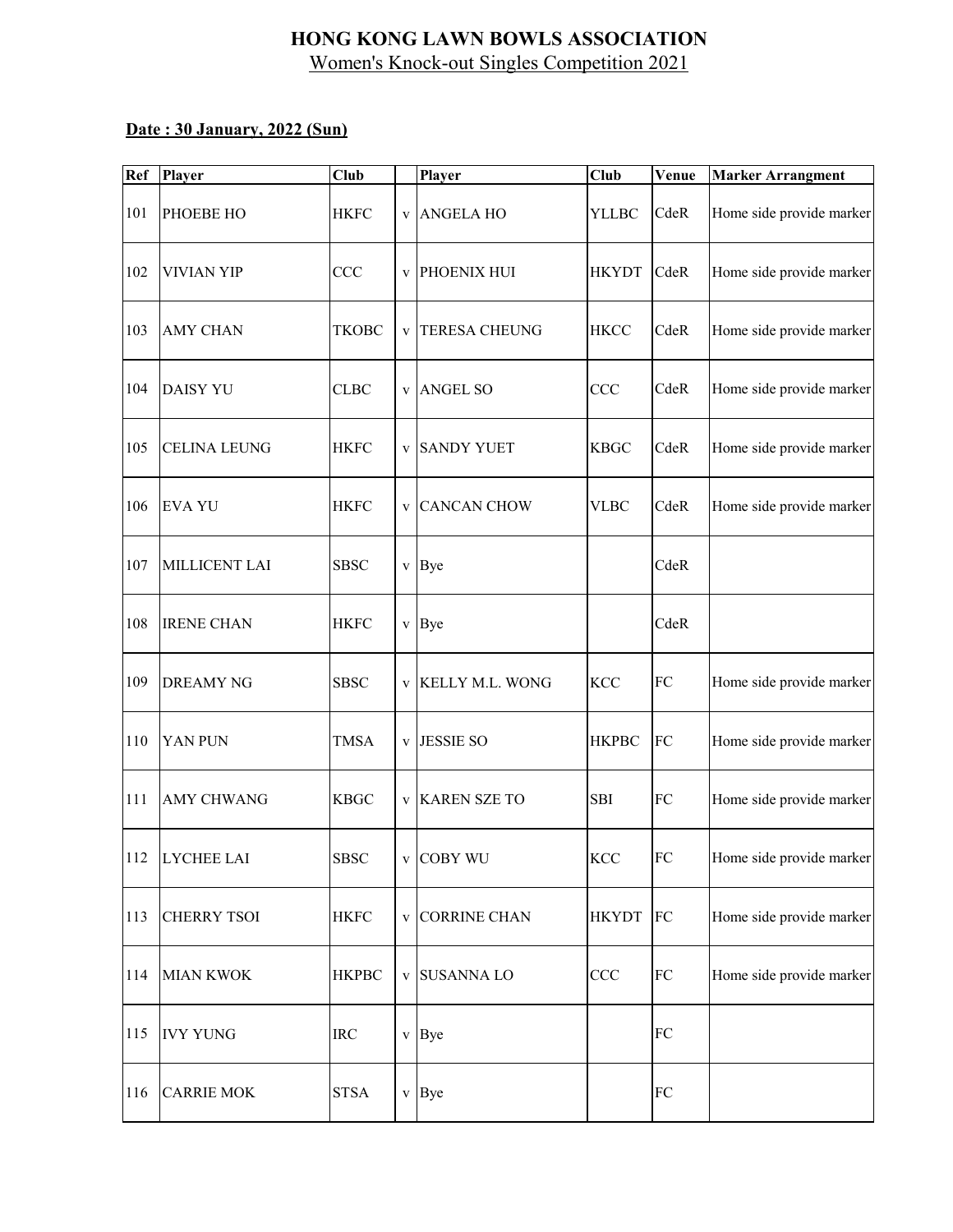| Ref | <b>Player</b>          | <b>Club</b>  |              | Player               | <b>Club</b>  | Venue       | <b>Marker Arrangment</b> |
|-----|------------------------|--------------|--------------|----------------------|--------------|-------------|--------------------------|
| 117 | <b>IRIS HO</b>         | CCC          | $\mathbf{V}$ | <b>EVA LEUNG</b>     | <b>STSA</b>  | <b>KBGC</b> | Home side provide marker |
| 118 | <b>JENNY MIU</b>       | <b>TKOBC</b> | $\mathbf V$  | <b>JESSIE LAM</b>    | CdeR         | <b>KBGC</b> | Home side provide marker |
| 119 | <b>RACHEL SIU</b>      | <b>ILBC</b>  | $\mathbf V$  | <b>ABBIE CHAN</b>    | <b>HKYDT</b> | <b>KBGC</b> | Home side provide marker |
| 120 | <b>ANNA CHAN</b>       | <b>SBSC</b>  | $\mathbf V$  | <b>GRACE CHENG</b>   | <b>ILBC</b>  | <b>KBGC</b> | Home side provide marker |
| 121 | <b>GRACE LAM</b>       | <b>TPLBC</b> |              | v MAGGIE CHENG       | <b>LBTC</b>  | <b>KBGC</b> | Home side provide marker |
| 122 | <b>MARGERY IP</b>      | <b>SBI</b>   |              | v ANNA YIU           | <b>STSA</b>  | <b>KBGC</b> | Home side provide marker |
| 123 | <b>JANICE CHUNG</b>    | <b>TKOBC</b> | $\mathbf V$  | <b>GILLIAN NG</b>    | <b>HKYDT</b> | <b>KBGC</b> |                          |
| 124 | <b>HAZEL LEE</b>       | <b>HKYDT</b> | $\mathbf V$  | <b>REBECCA LAI</b>   | <b>AWASG</b> | <b>KBGC</b> |                          |
| 125 | <b>SANDRA HO</b>       | CdeR         | $\mathbf V$  | <b>DONNA LOOK</b>    | <b>IRC</b>   | <b>KCC</b>  | Home side provide marker |
| 126 | YOLENDA CHAN           | <b>SBSC</b>  | $\mathbf V$  | <b>SALLY LOU</b>     | <b>GBLBC</b> | <b>KCC</b>  | Home side provide marker |
| 127 | <b>SHARON KUOK</b>     | <b>VLBC</b>  | $\mathbf V$  | <b>VIVIAN LI</b>     | <b>YLLBC</b> | KCC         | Home side provide marker |
|     | 128 KELLY YU           | SBI          |              | v CANDY TSE          | <b>ILBC</b>  | <b>KCC</b>  | Home side provide marker |
| 129 | <b>KATTIE CHAN</b>     | <b>SBI</b>   |              | v EMMY NG            | <b>SBSC</b>  | <b>KCC</b>  | Home side provide marker |
| 130 | <b>CHRISTINA CHUNG</b> | ILBC         |              | <b>v BARBARA LAM</b> | ${\rm ELBC}$ | <b>KCC</b>  | Home side provide marker |
| 131 | <b>JOANNE LEUNG</b>    | ${\rm FC}$   | $\mathbf{V}$ | <b>FIONA NG</b>      | <b>STSA</b>  | KCC         |                          |
| 132 | <b>ADA LAI</b>         | CCC          |              | v ANNIE TAM          | CdeR         | <b>KCC</b>  |                          |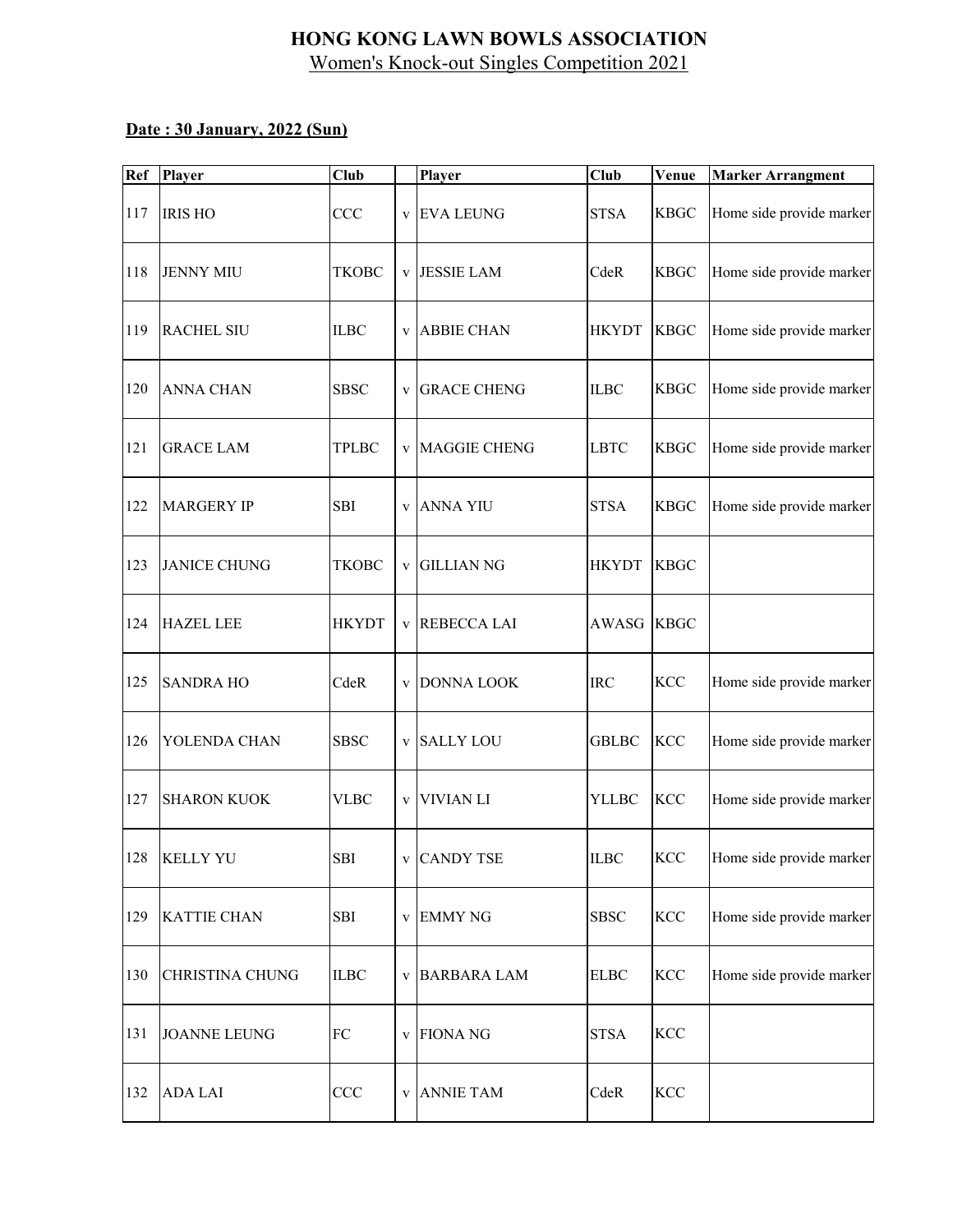| Ref | <b>Player</b>        | <b>Club</b>  | Player                | $\overline{Cl}$ ub | Venue                             | <b>Marker Arrangment</b> |
|-----|----------------------|--------------|-----------------------|--------------------|-----------------------------------|--------------------------|
| 133 | <b>SERENA SZETO</b>  | <b>ELBC</b>  | v HELEN CHEUNG        | CCC                | <b>VP</b>                         | Home side provide marker |
| 134 | <b>FLORENCE LEE</b>  | TKOBC        | v SANLIA WONG         | <b>YLLBC</b>       | <b>VP</b>                         | Home side provide marker |
| 135 | <b>REBEKAH LEUNG</b> | <b>SBSC</b>  | v CANDY NG            | CdeR               | $\ensuremath{\mathsf{VP}}\xspace$ | Home side provide marker |
| 136 | MAY M C WONG         | YLLBC        | <b>v KATRINA WONG</b> | <b>TMSA</b>        | <b>VP</b>                         | Home side provide marker |
| 137 | WENDY WONG           | SBI          | v CANDY AU            | <b>GLBC</b>        | $\ensuremath{\mathsf{VP}}\xspace$ | Home side provide marker |
| 138 | <b>KAREN CHOI</b>    | <b>STSA</b>  | v WANIS SZE           | <b>HKFC</b>        | <b>VP</b>                         | Home side provide marker |
| 139 | <b>APPLE CHAN</b>    | ABC          | v Bye                 |                    | <b>VP</b>                         |                          |
| 140 | <b>CHAN LOK CHEE</b> | CdeR         | v Bye                 |                    | <b>VP</b>                         |                          |
| 141 | PHYLLIS WONG         | <b>HKFC</b>  | v BECKY TSE           | AWASG              | <b>CCC</b>                        | Home side provide marker |
| 142 | <b>GLORIA HA</b>     | <b>HKYDT</b> | v ANITA SUNG          | <b>STSA</b>        | CCC                               | Home side provide marker |
| 143 | <b>ELLIE CHEUNG</b>  | <b>CLBC</b>  | v EMILY CHAN          | <b>HKYDT</b>       | CCC                               | Home side provide marker |
|     | 144 KING SUM         | CdeR         | <b>v</b> QUEENIE LAI  | <b>SBSC</b>        | CCC                               | Home side provide marker |
| 145 | <b>SHIRLEY MA</b>    | <b>HKFC</b>  | v SHANDY YU           | CdeR               | CCC                               | Home side provide marker |
| 146 | <b>ADA LAM</b>       | <b>CLBC</b>  | v MINA CHAN           | <b>GLBC</b>        | CCC                               | Home side provide marker |
| 147 | PHEOBY CHIU          | FC           | v JOSEPHINE LAM       | <b>HKFC</b>        | CCC                               |                          |
| 148 | <b>CAMILLA LEUNG</b> | <b>HKFC</b>  | v AMELIA CHAN         | CdeR               | CCC                               |                          |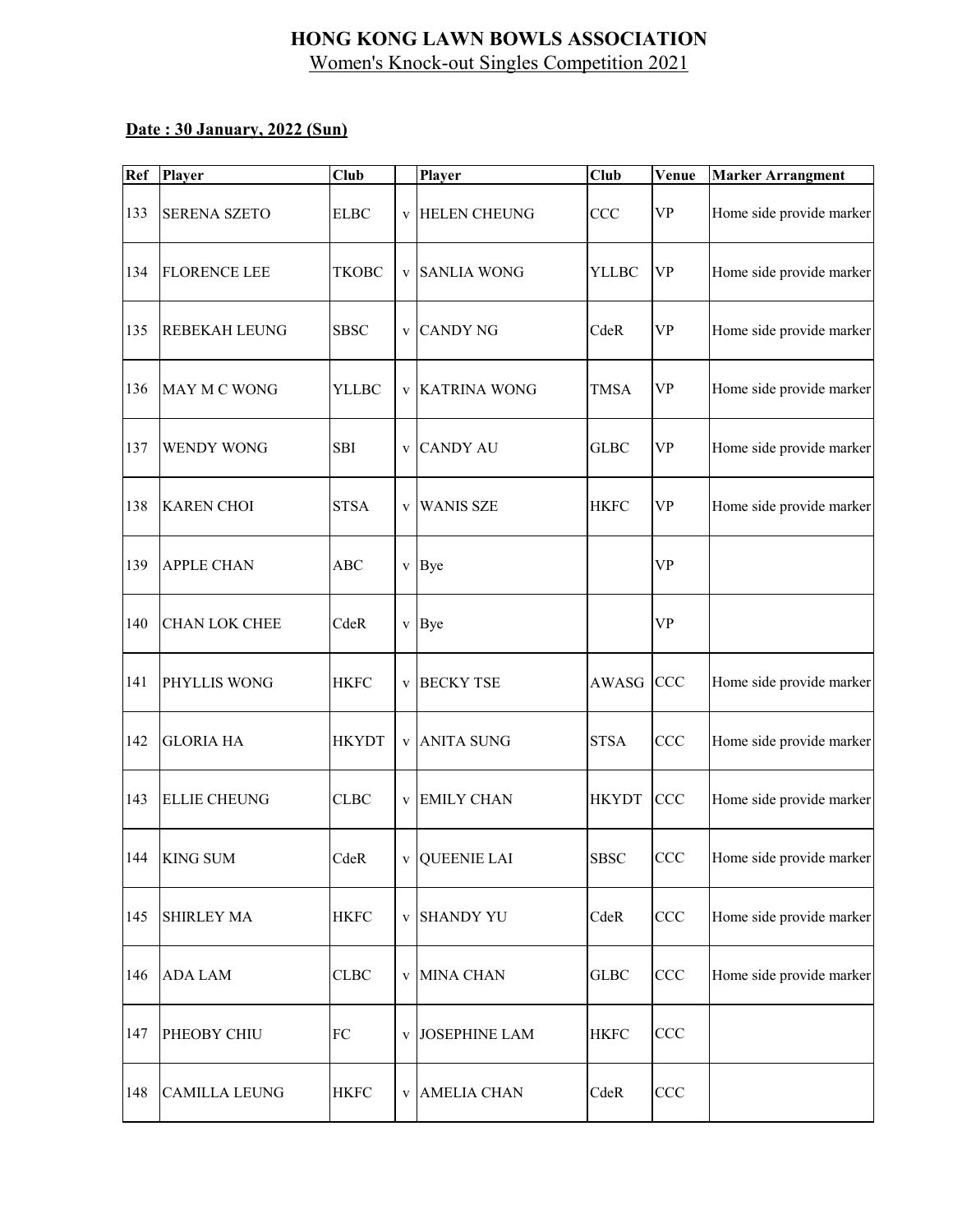| Ref | <b>Player</b>           | <b>Club</b>  |              | Player             | $\overline{Cl}$ ub | Venue       | <b>Marker Arrangment</b> |
|-----|-------------------------|--------------|--------------|--------------------|--------------------|-------------|--------------------------|
| 149 | POLLY MAK               | YLLBC        |              | v AMY WONG         | <b>FPLBA</b>       | <b>HKFC</b> | Home side provide marker |
| 150 | <b>CHERYL CHAN</b>      | <b>STSA</b>  |              | v CANDY NG         | CLBC               | <b>HKFC</b> | Home side provide marker |
| 151 | <b>YU YEE SIN</b>       | <b>HKYDT</b> |              | v CATHY CHAN       | <b>SBI</b>         | <b>HKFC</b> | Home side provide marker |
| 152 | <b>DENISE WU</b>        | <b>HKSAP</b> |              | v BRENDA NG        | <b>STSA</b>        | <b>HKFC</b> | Home side provide marker |
| 153 | <b>VALERIE LAU</b>      | <b>KCC</b>   |              | v SANDY LAU        | <b>USRC</b>        | <b>HKFC</b> | Home side provide marker |
| 154 | <b>ERICA LEUNG</b>      | FC           |              | v ANGEL KWAN       | TKOBC              | <b>HKFC</b> | Home side provide marker |
| 155 | PUN WING CHING          | <b>SBI</b>   |              | <b>v</b> ELLEN MOK | <b>CCC</b>         | <b>HKFC</b> |                          |
| 156 | <b>CHENG MAI YUNG</b>   | FC           | $\mathbf{V}$ | <b>CONNIE WONG</b> | <b>CLBC</b>        | <b>HKFC</b> |                          |
| 157 | <b>JANET CHUNG</b>      | YLLBC        |              | v WAN LAU          | <b>STSA</b>        | <b>IRC</b>  | Home side provide marker |
| 158 | <b>KRISTIN SALVADOR</b> | CdeR         |              | v KWAN YEE FUN     | <b>ILBC</b>        | <b>IRC</b>  | Home side provide marker |
| 159 | <b>BANNIE WONG</b>      | <b>STSA</b>  |              | v EVA KWOK         | <b>ILBC</b>        | <b>IRC</b>  | Home side provide marker |
|     | 160 ANISSA WAN          | CCC          |              | v RICKI LI         | SBI                | <b>IRC</b>  | Home side provide marker |
| 161 | <b>BONNY CHEUNG</b>     | <b>STSA</b>  |              | v AUDREY LAI       | <b>HKYDT</b>       | <b>IRC</b>  | Home side provide marker |
| 162 | <b>SHADOW LAW</b>       | <b>HKFC</b>  |              | v OLIVIA TANG      | <b>ILBC</b>        | <b>IRC</b>  | Home side provide marker |
| 163 | <b>PAULINE WONG</b>     | <b>SBI</b>   |              | v SUKI SIT         | <b>HKPBC</b>       | <b>IRC</b>  |                          |
| 164 | <b>CARRIE TAM</b>       | $\rm ILBC$   |              | v QUEENIE SHUM     | ${\bf SBI}$        | <b>IRC</b>  |                          |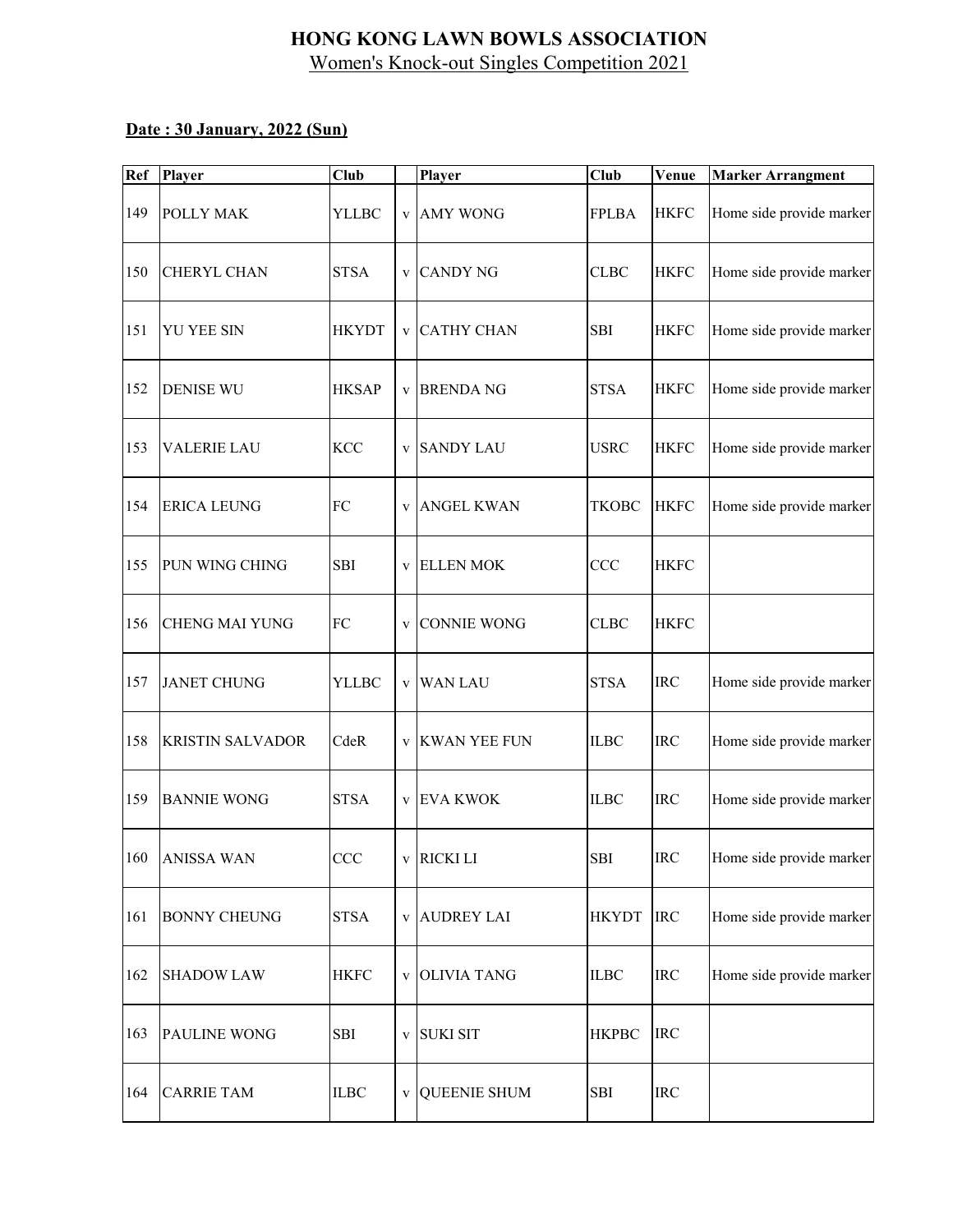#### **Date : 30 January, 2022 (Sun)**

**Updated on 16 December, 2021**

| Ref | Player             | Club | <b>Score</b> |              | Score | Player    | Club | Venue       |
|-----|--------------------|------|--------------|--------------|-------|-----------|------|-------------|
| 201 | W/O <sub>101</sub> |      |              | $\mathbf V$  |       | W/O102    |      | CdeR        |
| 202 | W / O 103          |      |              | $\mathbf V$  |       | W / O 104 |      | CdeR        |
| 203 | W / O 105          |      |              | $\mathbf{V}$ |       | W / O 106 |      | CdeR        |
| 204 | W / O 107          |      |              | V            |       | W/O108    |      | CdeR        |
| 205 | W / O 109          |      |              | V            |       | W/O110    |      | ${\rm FC}$  |
| 206 | W / O 111          |      |              | $\mathbf{V}$ |       | W/O112    |      | FC          |
| 207 | W/O113             |      |              | $\mathbf V$  |       | W/O114    |      | FC          |
| 208 | W/O115             |      |              | $\mathbf{V}$ |       | W/O116    |      | FC          |
| 209 | W/O117             |      |              | $\mathbf{V}$ |       | W/O118    |      | <b>KBGC</b> |
| 210 | W/O119             |      |              | V            |       | W/O120    |      | <b>KBGC</b> |
| 211 | W/O <sub>121</sub> |      |              | $\mathbf{V}$ |       | W/O122    |      | <b>KBGC</b> |
| 212 | W / O 123          |      |              | V            |       | W / O 124 |      | <b>KBGC</b> |
| 213 | W/O 125            |      |              | $\mathbf{V}$ |       | W/O126    |      | KCC         |
| 214 | W / O 127          |      |              | $\mathbf{V}$ |       | W/O128    |      | KCC         |
| 215 | W / O 129          |      |              | $\mathbf V$  |       | W/O130    |      | KCC         |
| 216 | W/O131             |      |              | $\mathbf{V}$ |       | W/O132    |      | KCC         |
| 217 | W/O133             |      |              | $\mathbf{V}$ |       | W / O 134 |      | <b>VP</b>   |
| 218 | W/O135             |      |              | V            |       | W/O136    |      | <b>VP</b>   |
| 219 | W/O137             |      |              | $\mathbf{V}$ |       | W/O138    |      | <b>VP</b>   |
| 220 | W/O139             |      |              | $\mathbf{V}$ |       | W/O140    |      | <b>VP</b>   |
| 221 | W/O141             |      |              | $\mathbf{V}$ |       | W/O142    |      | CCC         |
| 222 | W/O143             |      |              | $\mathbf{V}$ |       | W/O144    |      | CCC         |
| 223 | W/O145             |      |              | V            |       | W/O146    |      | CCC         |
| 224 | W/O147             |      |              | V            |       | W/O148    |      | CCC         |
| 225 | W/O149             |      |              | V            |       | W/O150    |      | <b>HKFC</b> |
| 226 | W/O151             |      |              | V            |       | W/O152    |      | <b>HKFC</b> |
| 227 | W/O 153            |      |              | V            |       | W / O 154 |      | <b>HKFC</b> |
| 228 | W/O 155            |      |              | $\mathbf{V}$ |       | W/O156    |      | <b>HKFC</b> |
| 229 | W/O157             |      |              | V            |       | W/O158    |      | IRC         |
| 230 | W/O159             |      |              | $\mathbf{V}$ |       | W / O 160 |      | IRC         |
| 231 | W/O 161            |      |              | $\mathbf{V}$ |       | W / O 162 |      | IRC         |
| 232 | $\rm W$ / O 163    |      |              | V            |       | W / O 164 |      | IRC         |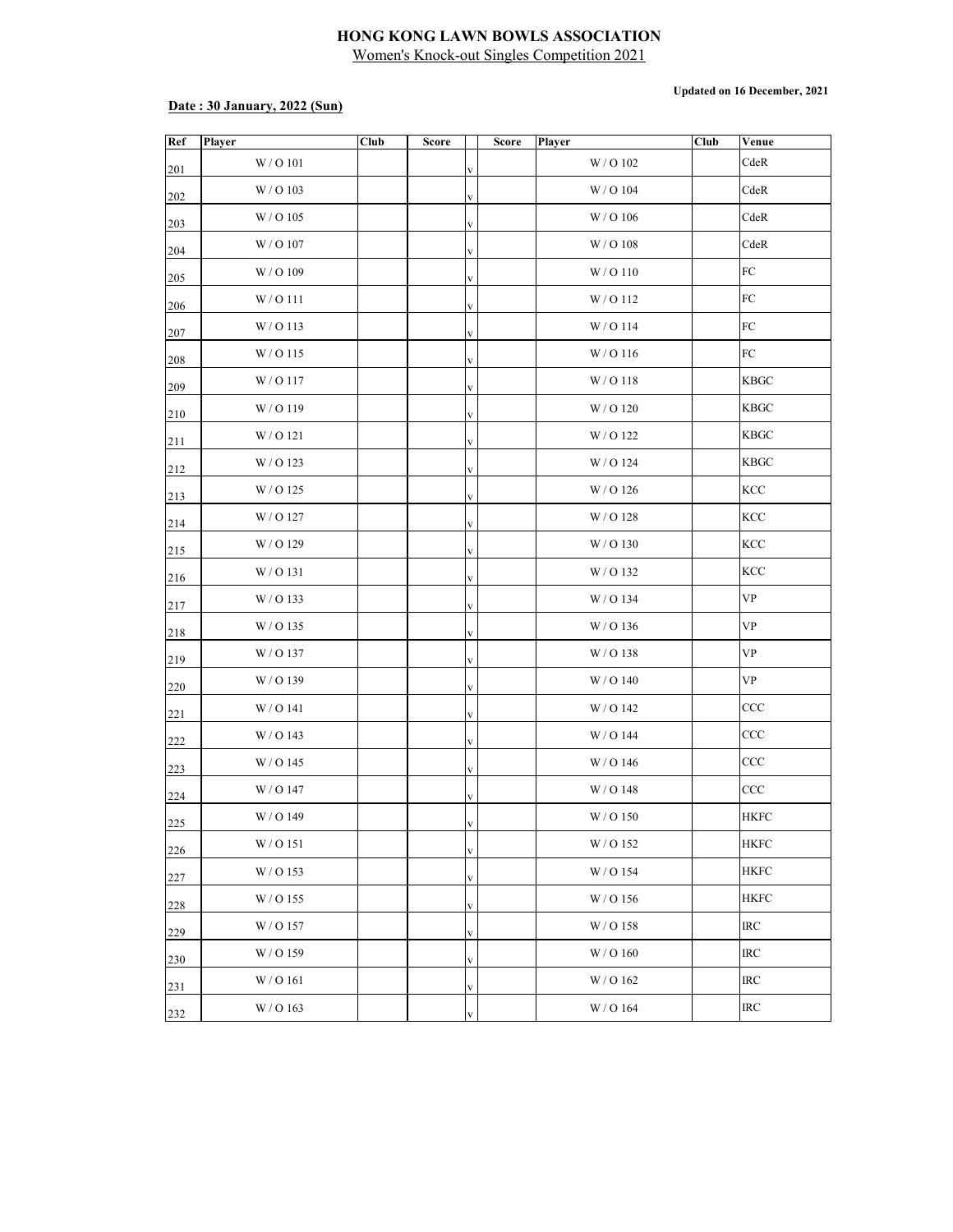#### **Updated on 16 December, 2021**

| Ref | Player    | <b>Club</b> | <b>Score</b> | <b>Score</b> | Player    | <b>Club</b> | Venue       |
|-----|-----------|-------------|--------------|--------------|-----------|-------------|-------------|
| 301 | W / O 201 |             |              | V            | W / O 202 |             | CdeR        |
| 302 | W / O 203 |             |              | V            | W / O 204 |             | CdeR        |
| 303 | W / O 205 |             |              | V            | W / O 206 |             | FC          |
| 304 | W / O 207 |             |              | V            | W / O 208 |             | FC          |
| 305 | W / O 209 |             |              | V            | W/O210    |             | <b>KBGC</b> |
| 306 | W/O211    |             |              | V            | W/O212    |             | <b>KBGC</b> |
| 307 | W/O213    |             |              | V            | W/O214    |             | <b>KCC</b>  |
| 308 | W/O215    |             |              | V            | W/O216    |             | <b>KCC</b>  |
| 309 | W/O217    |             |              | V            | W/O218    |             | <b>VP</b>   |
| 310 | W/O219    |             |              | V            | W / O 220 |             | <b>VP</b>   |
| 311 | W / O 221 |             |              | V            | W / O 222 |             | CCC         |
| 312 | W / O 223 |             |              | V            | W / O 224 |             | CCC         |
| 313 | W / O 225 |             |              | V            | W / O 226 |             | <b>HKFC</b> |
| 314 | W / O 227 |             |              | V            | W / O 228 |             | <b>HKFC</b> |
| 315 | W / O 229 |             |              | V            | W / O 230 |             | <b>IRC</b>  |
| 316 | W / O 231 |             |              | $\mathbf{V}$ | W / O 232 |             | $\rm{IRC}$  |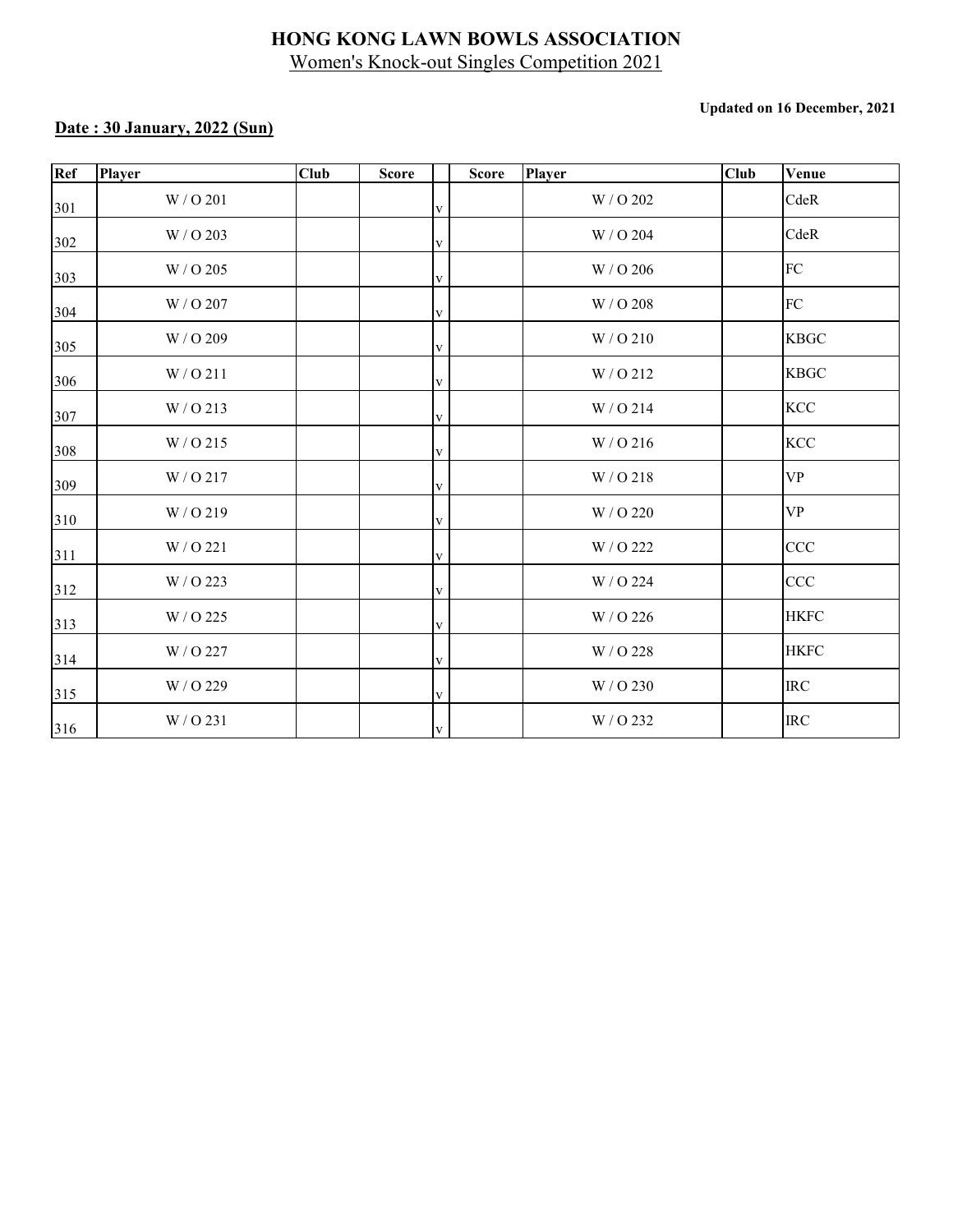#### **Updated on 16 December, 2021**

### **Date : 30 January, 2022 (Sun)**

| Ref | <b>Player</b> | <b>Club</b> | <b>Score</b> | <b>Score</b> | <b>Player</b> | <b>Club</b> | Venue       |
|-----|---------------|-------------|--------------|--------------|---------------|-------------|-------------|
| 401 | $W / O$ 301   |             |              | $\bf{V}$     | W / O 302     |             | CdeR        |
| 402 | W/O 303       |             |              | $\bf{V}$     | W/O 304       |             | FC          |
| 403 | W/O 305       |             |              | $\bf{V}$     | W / O 306     |             | <b>KBGC</b> |
| 404 | W/O 307       |             |              | $\bf{V}$     | W/O 308       |             | <b>KCC</b>  |
| 405 | W/O 309       |             |              | $\bf{V}$     | W/O310        |             | CCC         |
| 406 | W / O 311     |             |              | $\bf{V}$     | W/O312        |             | CCC         |
| 407 | $W / O$ 313   |             |              | $\bf{V}$     | $W / O$ 314   |             | <b>HKFC</b> |
| 408 | W/O 315       |             |              | $\mathbf{V}$ | $W / O$ 316   |             | <b>IRC</b>  |

#### **Quarter Finals**

| Ref             | <b>Player</b> | Club | <b>Score</b> |              | <b>Score</b> | <b>Player</b> | <b>Club</b> | Venue      |
|-----------------|---------------|------|--------------|--------------|--------------|---------------|-------------|------------|
| QF              | W / O 401     |      |              | v            |              | W / O 402     |             | <b>CCC</b> |
| QF <sub>2</sub> | W / O 403     |      |              | v            |              | W / O 404     |             | <b>CCC</b> |
| $QF_3$          | W / O 405     |      |              | $\mathbf{V}$ |              | W / O 406     |             | <b>CCC</b> |
| QF4             | W/O 407       |      |              | V            |              | $W/$ O 408    |             | <b>CCC</b> |

#### **Semi Finals**

| Ref             | <b>Player</b> | <b>Club</b> | <b>Score</b> | <b>Score</b> | <b>Player</b> | <b>Club</b> | Venue      |
|-----------------|---------------|-------------|--------------|--------------|---------------|-------------|------------|
| <b>SF</b>       | W / O QF1     |             |              |              | W / O QF2     |             | <b>CCC</b> |
| SF <sub>2</sub> | W / O QF3     |             |              |              | W / O QF4     |             | <b>CCC</b> |

Umpire:

Markers:

#### **Final**

| <b>Ref</b> | <b>Player</b>                                                | Club | Score | Score | <b>Player</b>                               | Club | Venue       |
|------------|--------------------------------------------------------------|------|-------|-------|---------------------------------------------|------|-------------|
| Final      | $\alpha$ $\Gamma$ <sup>1</sup><br><b>TTT</b><br>$\mathbf{L}$ |      |       |       | $\overline{O}$ SF <sub>2</sub><br>W<br>SF 2 |      | $\sim$<br>w |

Umpire: Markers: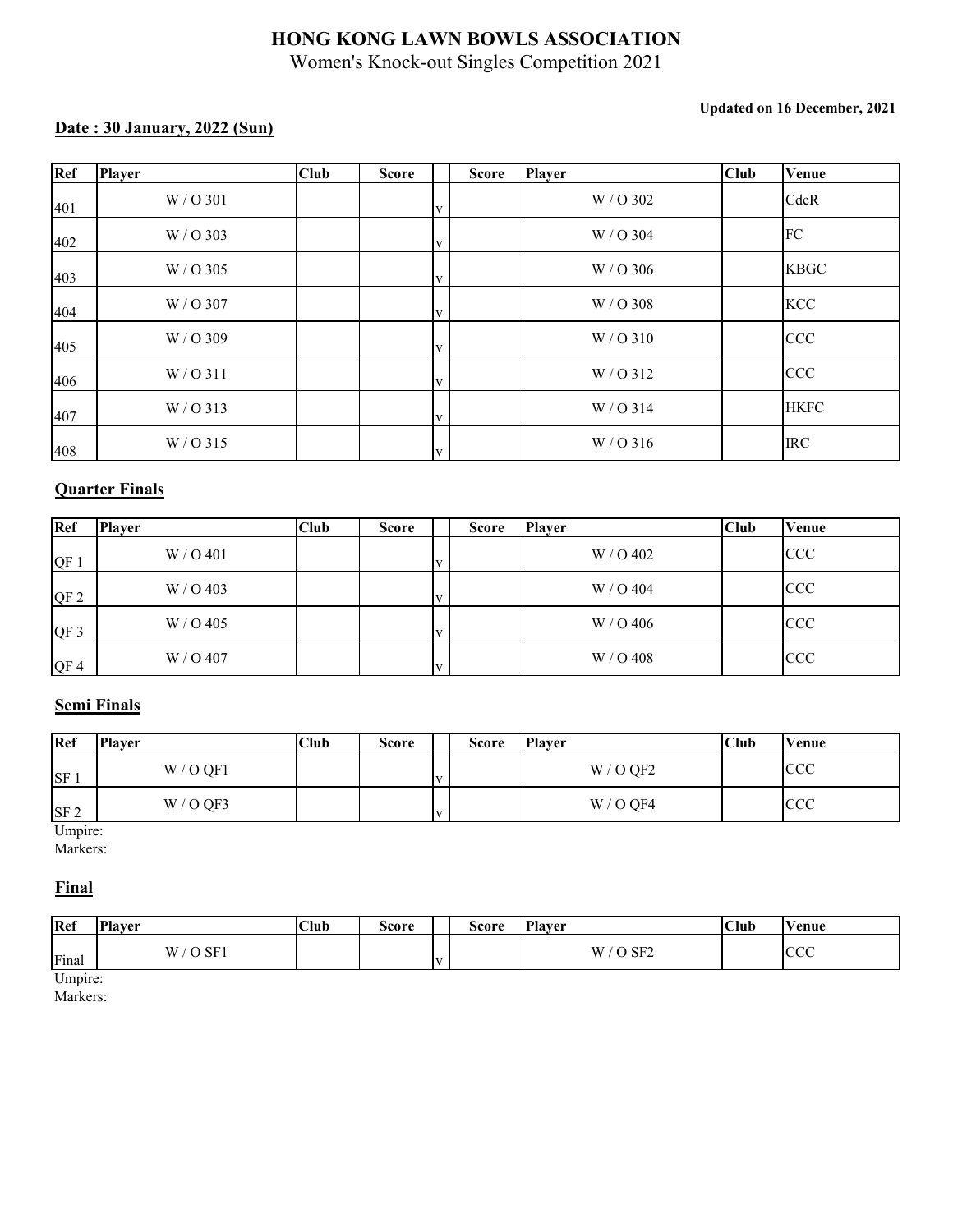# **HONG KONG LAWN BOWLS ASSOCIATION**

## Women's Knock-out Singles Competition 2021

# Players List

| <b>Club</b>  | <b>Ref</b>               | <b>Player</b>           |
|--------------|--------------------------|-------------------------|
| <b>ABC</b>   | 1                        | <b>APPLE CHAN</b>       |
| <b>AWASG</b> | $\mathbf{1}$             | <b>BECKY TSE</b>        |
| <b>AWASG</b> | $\overline{2}$           | REBECCA LAI             |
| <b>CCC</b>   | $\mathbf{1}$             | <b>ANISSA WAN</b>       |
| <b>CCC</b>   | $\overline{c}$           | <b>ADA LAI</b>          |
| <b>CCC</b>   | $\overline{\mathbf{3}}$  | <b>SUSANNALO</b>        |
| <b>CCC</b>   | $\overline{4}$           | <b>IRIS HO</b>          |
| <b>CCC</b>   | 5                        | <b>ELLEN MOK</b>        |
| <b>CCC</b>   | 6                        | <b>ANGEL SO</b>         |
| <b>CCC</b>   | $\overline{7}$           | <b>HELEN CHEUNG</b>     |
| <b>CCC</b>   | 8                        | VIVIAN YIP              |
| CdeR         | $\mathbf{1}$             | <b>CANDY NG</b>         |
| CdeR         | $\overline{2}$           | <b>CHAN LOK CHEE</b>    |
| CdeR         | $\overline{3}$           | <b>KRISTIN SALVADOR</b> |
| CdeR         | $\overline{4}$           | <b>SHANDY YU</b>        |
| CdeR         | 5                        | <b>ANNIE TAM</b>        |
| CdeR         | 6                        | <b>AMELIA CHAN</b>      |
| CdeR         | $\overline{7}$           | <b>JESSIE LAM</b>       |
| CdeR         | 8                        | <b>SANDRA HO</b>        |
| CdeR         | 9                        | <b>KING SUM</b>         |
| <b>CLBC</b>  | $\mathbf{1}$             | <b>ADA LAM</b>          |
| <b>CLBC</b>  | $\overline{2}$           | <b>DAISY YU</b>         |
| <b>CLBC</b>  | $\mathfrak{Z}$           | <b>CANDY NG</b>         |
| <b>CLBC</b>  | $\overline{4}$           | <b>ELLIE CHEUNG</b>     |
| <b>CLBC</b>  | 5                        | <b>CONNIE WONG</b>      |
| <b>ELBC</b>  | $\overline{1}$           | <b>SERENA SZETO</b>     |
| <b>ELBC</b>  | $\overline{c}$           | <b>BARBARA LAM</b>      |
| FC           | $\overline{1}$           | <b>ERICA LEUNG</b>      |
| FC           | $\overline{c}$           | <b>JOANNE LEUNG</b>     |
| FC           | $\overline{\mathbf{3}}$  | <b>CHENG MAI YUNG</b>   |
| FC           | $\overline{4}$           | PHEOBY CHIU             |
| <b>FPLBA</b> | $\mathbf{1}$             | <b>AMY WONG</b>         |
| <b>GBLBC</b> | $\mathbf{1}$             | <b>SALLY LOU</b>        |
| <b>GLBC</b>  | $\mathbf{1}$             | <b>MINA CHAN</b>        |
| <b>GLBC</b>  | $\overline{2}$           | <b>CANDY AU</b>         |
| <b>HKCC</b>  | $\mathbf 1$              | <b>TERESA CHEUNG</b>    |
| <b>HKFC</b>  | $\mathbf{1}$             | <b>WANIS SZE</b>        |
| <b>HKFC</b>  | $\overline{2}$           | <b>JOSEPHINE LAM</b>    |
| <b>HKFC</b>  | $\overline{3}$           | <b>CHERRY TSOI</b>      |
| <b>HKFC</b>  | $\overline{\mathcal{A}}$ | PHOEBE HO               |
| <b>HKFC</b>  | 5                        | PHYLLIS WONG            |
| <b>HKFC</b>  | 6                        | <b>CELINA LEUNG</b>     |
| <b>HKFC</b>  | $\overline{7}$           | <b>CAMILLA LEUNG</b>    |
| <b>HKFC</b>  | 8                        | <b>EVA YU</b>           |
| <b>HKFC</b>  | 9                        | <b>SHIRLEY MA</b>       |
| <b>HKFC</b>  | 10                       | <b>IRENE CHAN</b>       |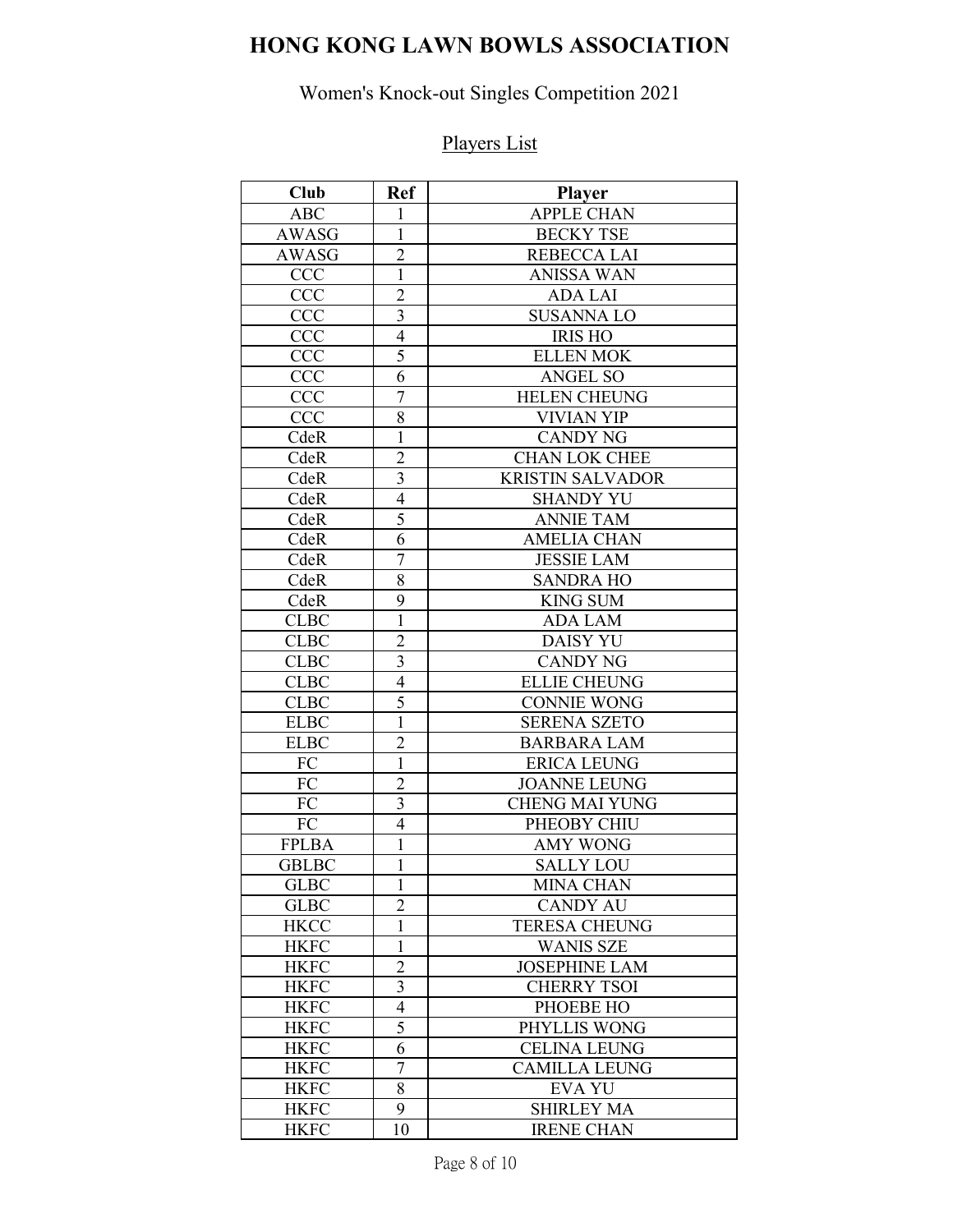# **HONG KONG LAWN BOWLS ASSOCIATION**

## Women's Knock-out Singles Competition 2021

# Players List

| <b>Club</b>  | <b>Ref</b>              | <b>Player</b>          |
|--------------|-------------------------|------------------------|
| <b>HKFC</b>  | 11                      | <b>SHADOW LAW</b>      |
| <b>HKPBC</b> | $\mathbf{1}$            | <b>SUKI SIT</b>        |
| <b>HKPBC</b> | $\overline{2}$          | <b>MIAN KWOK</b>       |
| <b>HKPBC</b> | $\overline{3}$          | <b>JESSIE SO</b>       |
| <b>HKSAP</b> | $\overline{1}$          | <b>DENISE WU</b>       |
| <b>HKYDT</b> | $\mathbf{1}$            | <b>GLORIA HA</b>       |
| <b>HKYDT</b> | $\overline{c}$          | <b>YU YEE SIN</b>      |
| <b>HKYDT</b> | $\overline{\mathbf{3}}$ | <b>ABBIE CHAN</b>      |
| <b>HKYDT</b> | $\overline{4}$          | <b>CORRINE CHAN</b>    |
| <b>HKYDT</b> | 5                       | <b>GILLIAN NG</b>      |
| <b>HKYDT</b> | 6                       | PHOENIX HUI            |
| <b>HKYDT</b> | $\overline{7}$          | <b>AUDREY LAI</b>      |
| <b>HKYDT</b> | 8                       | <b>EMILY CHAN</b>      |
| <b>HKYDT</b> | 9                       | <b>HAZEL LEE</b>       |
| <b>ILBC</b>  | $\overline{1}$          | <b>GRACE CHENG</b>     |
| <b>ILBC</b>  | $\overline{2}$          | <b>CARRIE TAM</b>      |
| <b>ILBC</b>  | 3                       | <b>KWAN YEE FUN</b>    |
| <b>ILBC</b>  | $\overline{4}$          | <b>CHRISTINA CHUNG</b> |
| <b>ILBC</b>  | $\overline{5}$          | <b>RACHEL SIU</b>      |
| <b>ILBC</b>  | 6                       | <b>EVA KWOK</b>        |
| <b>ILBC</b>  | $\boldsymbol{7}$        | <b>OLIVIA TANG</b>     |
| <b>ILBC</b>  | 8                       | <b>CANDY TSE</b>       |
| <b>IRC</b>   | $\mathbf{1}$            | <b>IVY YUNG</b>        |
| <b>IRC</b>   | $\overline{2}$          | <b>DONNA LOOK</b>      |
| <b>KBGC</b>  | $\mathbf{1}$            | <b>SANDY YUET</b>      |
| <b>KBGC</b>  | $\overline{2}$          | <b>AMY CHWANG</b>      |
| <b>KCC</b>   | $\overline{1}$          | <b>COBY WU</b>         |
| <b>KCC</b>   | $\overline{2}$          | KELLY M.L. WONG        |
| <b>KCC</b>   | $\overline{3}$          | <b>VALERIE LAU</b>     |
| <b>LBTC</b>  | $\overline{1}$          | <b>MAGGIE CHENG</b>    |
| <b>SBI</b>   | $\mathbf{1}$            | <b>CATHY CHAN</b>      |
| <b>SBI</b>   | $\overline{c}$          | <b>KAREN SZE TO</b>    |
| <b>SBI</b>   | $\overline{3}$          | <b>KELLY YU</b>        |
| <b>SBI</b>   | 4                       | <b>QUEENIE SHUM</b>    |
| <b>SBI</b>   | $\overline{5}$          | PUN WING CHING         |
| <b>SBI</b>   | 6                       | <b>WENDY WONG</b>      |
| <b>SBI</b>   | $\overline{7}$          | <b>RICKI LI</b>        |
| <b>SBI</b>   | 8                       | <b>KATTIE CHAN</b>     |
| SBI          | 9                       | <b>MARGERY IP</b>      |
| <b>SBI</b>   | 10                      | PAULINE WONG           |
| <b>SBSC</b>  | $\mathbf{1}$            | <b>LYCHEE LAI</b>      |
| <b>SBSC</b>  | $\overline{c}$          | <b>QUEENIE LAI</b>     |
| <b>SBSC</b>  | $\overline{\mathbf{3}}$ | YOLENDA CHAN           |
| <b>SBSC</b>  | 4                       | <b>ANNA CHAN</b>       |
| <b>SBSC</b>  | 5                       | <b>REBEKAH LEUNG</b>   |